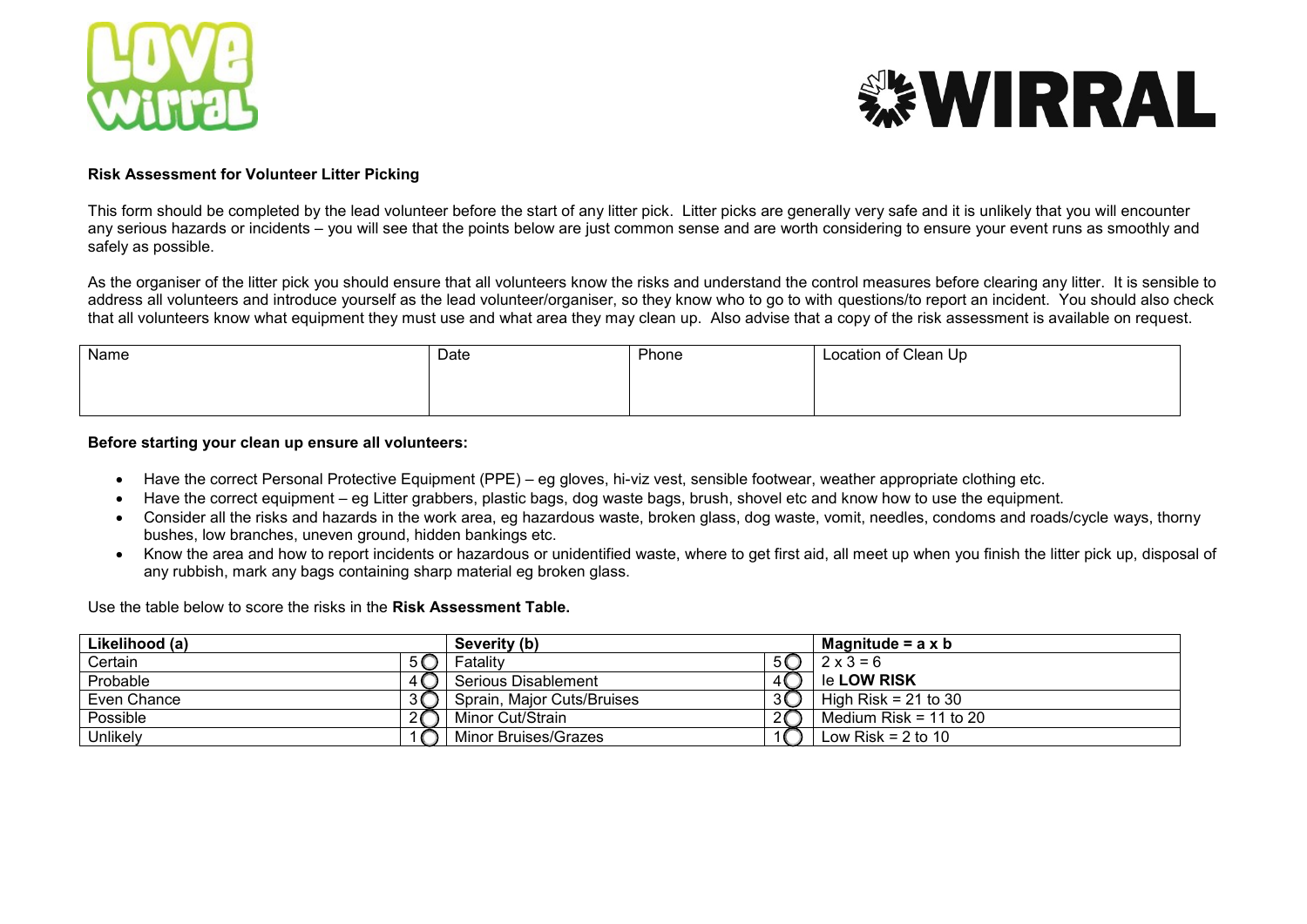| <b>HAZARD</b>                                          | <b>RISK</b>                                     | <b>CONTROLS</b>                                                                                                                                                                                                                                                                                                                             | <b>MEASURES TO REDUCE</b><br><b>EFFECT IN THE EVENT</b><br>OF AN ACCIDENT                                                                                                      | <b>Score</b><br>$(axb=)$ | <b>Risk</b><br>(LOW,<br>MED,<br>HIGH) |
|--------------------------------------------------------|-------------------------------------------------|---------------------------------------------------------------------------------------------------------------------------------------------------------------------------------------------------------------------------------------------------------------------------------------------------------------------------------------------|--------------------------------------------------------------------------------------------------------------------------------------------------------------------------------|--------------------------|---------------------------------------|
| Broken glass, sharp/rusty<br>edges                     | Cuts & infections                               | Advice provided not to pick up any litter,<br>$\bullet$<br>broken glass or sharps with hands and no<br>sharp material with litter picker.                                                                                                                                                                                                   | Seek medical attention<br>where appropriate.<br>Thoroughly wash any cuts<br>or abrasions as soon as<br>possible, however minor.                                                |                          |                                       |
| <b>Needles</b>                                         | Cuts & infections                               | • Leave alone; tell the Council for removal,<br>contact Streetscene 0151 606 2004.                                                                                                                                                                                                                                                          | Seek medical attention<br>where appropriate.                                                                                                                                   |                          |                                       |
| Heavy/awkward to handle<br>rubbish                     | Pulled muscles &<br>strains                     | Do not remove - if too heavy to handle leave<br>$\bullet$<br>the object in place and tell us (council).                                                                                                                                                                                                                                     | Stop immediately if<br>suffering any pain or<br>discomfort.<br>Seek medical attention if<br>the pain, suffering etc.<br>continues.                                             |                          |                                       |
| Batteries, asbestos &<br>miscellaneous chemicals       | Potentially dangerous<br>depending on condition | Do not approach or remove any potentially<br>$\bullet$<br>hazardous waste.<br>Report to the Council for disposal,<br>$\bullet$<br>Streetscene 0151 606 2004.                                                                                                                                                                                | Seek medical attention if<br>exposed to pesticides,<br>insecticides or other<br>chemicals - record any<br>label details.                                                       |                          |                                       |
| <b>Ground conditions</b>                               | Sprains, muscle<br>damage & broken<br>bones.    | Avoid dangerous areas and choose the<br>$\bullet$<br>safest possible route over difficult ground.<br>Tell volunteers to wear suitable footwear.<br>$\bullet$                                                                                                                                                                                | Thoroughly wash any cuts<br>or abrasions as soon as<br>possible, however minor.<br>Seek medical attention for<br>any serious cuts, bruises or<br>strains.                      |                          |                                       |
| Highways vehicles,<br>bicycles, plant and<br>machinery | Collision with moving<br>traffic.               | Avoid close proximity to traffic if possible.<br>Stay off dual carriage ways / busy roads<br>$\bullet$<br>Wear high visibility clothing if necessary<br>$\bullet$<br>Be aware of the vehicles around you during<br>$\bullet$<br>the litter pick.<br>Keep a look out<br>$\bullet$<br>Use pedestrian crossings, where available.<br>$\bullet$ | Seek medical attention in<br>the event of injury.                                                                                                                              |                          |                                       |
| People, lone working                                   | Physical or verbal<br>assault                   | • Be aware of aggressive and difficult people.<br>Withdraw rather than face conflict.<br>Do not work out of sight of others in the<br>$\bullet$<br>group.<br>Lead volunteer to have mobile phone.<br>$\bullet$<br>Keep together and stay off private property.                                                                              | Seek medical attention<br>following any assault /<br>injury. Report the incident<br>to the Police non<br>emergency phone number<br>0151-709-6010, if an<br>emergency call 999. |                          |                                       |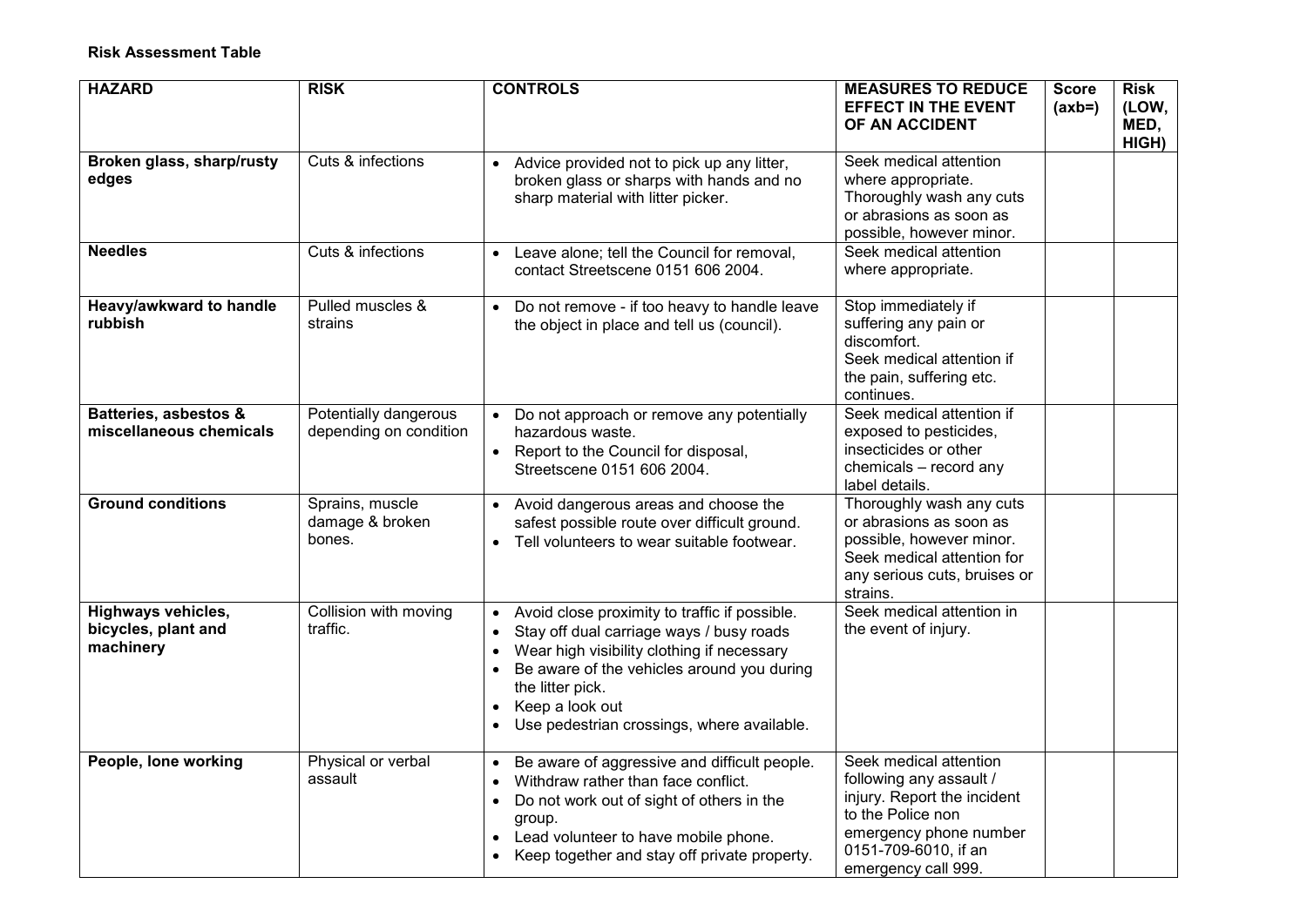| Animals - Domestic or wild | Lymes Disease carried<br>by animal ticks &<br>bites/scratches from<br>animals | • Wear appropriate clothing.<br>Beware of loose dogs.<br>Advice to not enter private property.<br>$\bullet$<br>Avoid contact with animals. Avoid contact<br>$\bullet$<br>with animal faeces.                                                                                                                                          | Seek medical attention as<br>soon as possible after<br>being bitten or scratched.<br>Wash hands immediately<br>after contact with faeces.<br>Avoid touching eyes or<br>mouth. |  |
|----------------------------|-------------------------------------------------------------------------------|---------------------------------------------------------------------------------------------------------------------------------------------------------------------------------------------------------------------------------------------------------------------------------------------------------------------------------------|-------------------------------------------------------------------------------------------------------------------------------------------------------------------------------|--|
| <b>Waterside diseases</b>  | Weil's Disease from<br>rat's urine                                            | Do not touch dead animals.<br>$\bullet$<br>Cover any cuts or sores with a waterproof<br>plaster before carrying out a litter pick.<br>• Avoid getting hands wet in rivers, ponds or<br>canals.<br>Always use the litter picker to pick up the<br>litter - not hands.                                                                  | Seek medical attention<br>where appropriate.<br>Thoroughly wash any cuts<br>or abrasions as soon as<br>possible, however minor                                                |  |
| Dog faeces                 | Toxocara canis                                                                | Do not touch dog faeces.<br>$\bullet$                                                                                                                                                                                                                                                                                                 | Thoroughly wash your<br>hands.<br>Thoroughly wash any cuts<br>or abrasions as soon as<br>possible, however minor.<br>Seek medical attention<br>where appropriate.             |  |
| Weather<br>E.g. Rain, Cold | Various health issues                                                         | Don't do a litter pick up in bad weather<br>$\bullet$<br>conditions.<br>• Avoid working in extreme conditions.<br>Dress for weather and your route & carry<br>additional clothing.<br>In the event of extreme weather conditions<br>the litter pick should be postponed or<br>abandoned                                               | Seek medical attention<br>where appropriate.                                                                                                                                  |  |
| Cliffs and, steep slopes   | Falls leading to sprains,<br>muscle damage &<br>broken bones.                 | Instruct volunteers to stay away from these<br>areas.<br>• Avoid picking on or close to the edge of cliffs,<br>steep slopes etc and below unstable cliffs &<br>slopes. Take weather conditions and<br>possible weather changes into account.<br>Seek medical treatment in the event of injury.<br>Take account of tides.<br>$\bullet$ | Seek medical attention<br>where appropriate.                                                                                                                                  |  |
| <b>Electric fences</b>     | Electrocution                                                                 | • Always assume electric fences are live.<br>Warn volunteers not to touch electric fences                                                                                                                                                                                                                                             | Seek medical attention<br>where appropriate.                                                                                                                                  |  |
| Water, marshes, bogs       | Hypothermia, drowning.                                                        | Avoid banks, especially if they appear<br>$\bullet$<br>unstable. Always work in pairs if close to<br>water.<br>Shower and change into warm dry clothing if                                                                                                                                                                            | Seek medical attention<br>where appropriate.                                                                                                                                  |  |